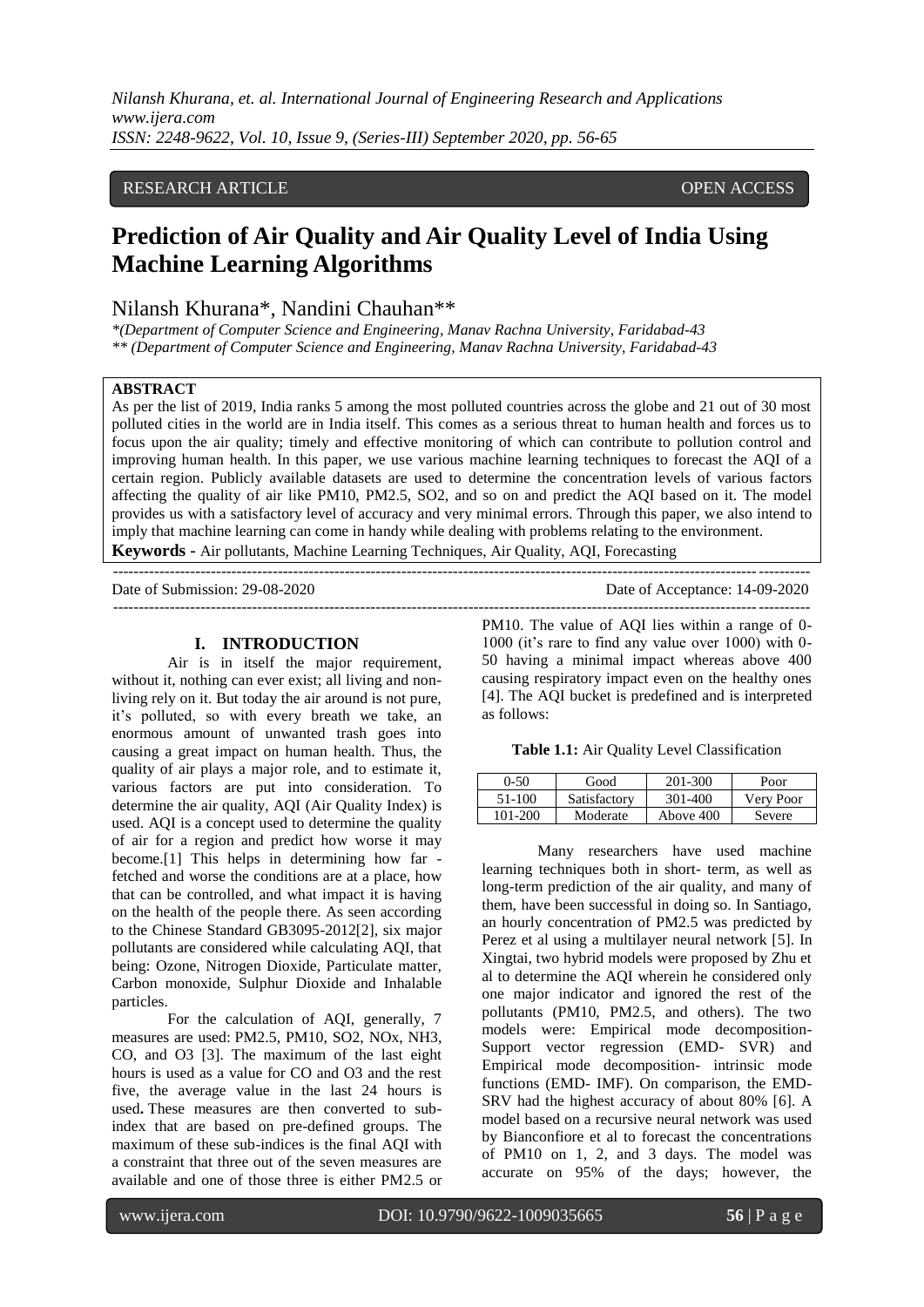percentage of the false positive was up to 30% that demonstrated the limitations of the neural network model [7].

After analyzing the prior work, we observe that these models are based upon time series and require at least 8-10 hrs. to formulate and calculate AQI making it very time consuming and slow. AQI does not always depend on trends but also on the factors that affect it, thus time series forecasting may fail at some parts. Taking inspiration from the same, we aim to make it real-time using machine learning techniques so that the model can calculate the realtime AQI considering all the affecting factors and forecast the AQI for the next few days based upon it. We have performed EDA to analyze and visualize the relationship between features and predictors as well. We used RMSE, MSE, MAPE for calculation, and have also calculated R2 score to find the best fit.

The rest of the paper has been organized as per the following sections: Section 2 shows the work that was done previously in the field and the literature review; in section 3, we explain about machine learning and the models used. Starting in section 4, we introduce our model and present the working methodology. The conclusions are drawn in the final section accompanied by the future scope of the model.

## **II. RELATED WORK**

A lot of work has been done in the field by various authors in the various parts of the earth with each concluding with their learnings and observations. This section reviews the analysis and the work of various authors across the globe in the field of AQI calculation and prediction using machine learning.

In 2000, Perez et al used a multilayer neural network to predict an hourly concentration of PM2.5 for the next 24 hours in Santiago. While experimenting, it was observed and hence concluded that the prediction errors in the model raised from about 30% in early hours to about 60% in late hours [5]. Kalapandias, in 2001, modeled a short-term air quality prediction model using a case-based classifier. He explained the effects on air pollution through the meteorological features only (such features include temperature, solar radiation, precipitation, humidity, wind [8]. In early 2002, Fuller, GW, and HW used an empirical approach to predict the daily mean PM10 concentrations in London and South East England [9]. In 2012, Jose Joan used fuzzy logic and auto-aggressive models to assess and predict the air quality of a certain region [10]. Earlier in 2010, Kurt and Oktay used neural networks by modeling geographic models and connections to predict the daily concentration levels of SO2, CO, and PM10 3 days in advance [11]. As

the magnitude of the numeric data is ignored, the process of conversion of regression tasks to classification tasks is problematic and hence, is consistently inaccurate.

As many of the researches have been made to focus on implementing the machine learning algorithms and predicting the air quality, other researchers have worked on predicting the concentration levels of the pollutants. Corani, in 2005, tried to predict hourly concentration levels of O3 and PM10 based on the previous day data by training the neural networks in Milan. He mainly compared the performances of Pruned neural networks and feed-forward neural networks [12]. In Xingtai, 2017, two hybrid models were proposed by Zhu et al to determine the AQI wherein he considered only one major indicator and ignored the rest of the pollutants (PM10, PM2.5, and others).<br>The two models were: Empirical mode two models were: Empirical mode decomposition- Support vector regression (EMD-SVR) and Empirical mode decomposition- intrinsic mode functions (EMD- IMF). On comparison, the EMD- SRV had the highest accuracy of about 80% [6]. Later in the same year, a model based on a recursive neural network was used by Bianconfiore et al to forecast the concentrations of PM10 on 1, 2, and 3 days. The model was accurate on 95% of the days; however, the percentage of the false positive was up to 30% that demonstrated the limitations of the neural network model [7].

The researches and the implementation of machine learning in these researches are a benefiting factor for mankind but there still exist some gaps that need focus and be filled by the researchers. All the models and researches mentioned above consider only a few of the features and the machine learning models may miss out on these features or even overweigh them. Since air quality depends on the meteorological features and also the parameters are wide enough, AQI needs consideration of both pollutant levels and meteorological parameters.

Most of the previous models use time series to predict the AQI and therefore take more time and hence, not reliable for a longer period. We have proposed a model that does not solely depend on time series but uses RMSE, MSE [13-14], MAPE [15] for calculation, and prediction. We have also performed EDA to analyze and visualize the relationship between features and predictors as well. R2 score has also been calculated to evaluate the best fit.

## **III. MACHINE LEARNING**

Machine learning is a branch of science and an application of artificial intelligence that without programming, can improve and learn from experiences automatically [16]. It is the science of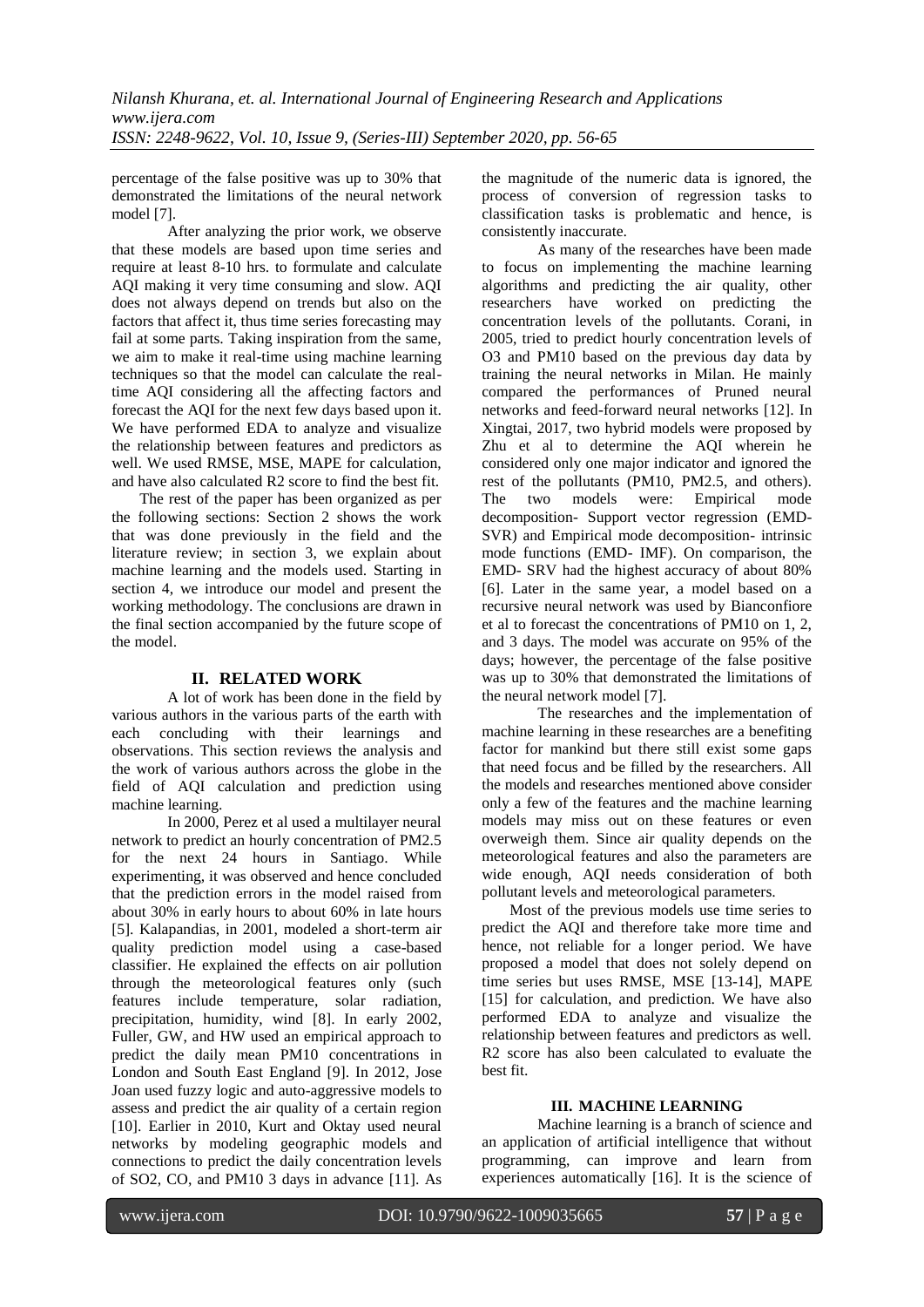making computers learn and act like humans by feeding them data in a manner that it seems like realworld interactions and observations.

Machine learning implementation is not only limited to computers and machines and its uses are not only for scientific studies but it is also used in various other sectors and fields. Banks and other businesses use it for financial services to have an insight into the data and prevent fraud. Government agencies use machine learning to maintain a huge amount of public data and mind the insights into the various sources to this data. Various other such fields are today very much dependent on machine learning like retail, health industry, transportation, and oil and gas.

**Regression and Classification:** Both of these algorithms are supervised machine learning algorithms. Even though they both are used for prediction in machine learning, they are used for different types of problems. A problem is said to be a regression problem when there exists a real or continuous value for the output variable such as "weight", "age" or "price" whereas a problem is considered as a classification problem when the output variable is a category such as "green" or "yellow", "true" or "false" or "right" or "left". A classification model uses the observed values and tries to draw some conclusions out of it. If one or more inputs are given, the classification model attempts to predict the value of one or more outcomes [16]

Regression involves the prediction of continuous values in an ordered manner using algorithms like linear regression and random forest whereas the latter involves the prediction of discrete values in an unordered manner using algorithms such as decision tree and logistic regression.

## **Models Used:**

- 1. Lasso Regression: LASSO is a linear regression model and is short for the Least Absolute Shrinkage and Selection Operations. It performs L1 regularization and uses shrinkage. It is a regression model that encourages simple and sparse models i.e. models with fewer parameters or multicollinearity
- 2. Kernel Ridge Regression (KRR): This regression model is a non- parametric form of ridge regression that combines ridge regression with classification. It uses squared error loss combined with L2 regularization. KRR is a method of interpolation.
- 3. Elastic Net Model Regression (ENMR): It is a regularized method that uses both L1 and L2 regularization i.e. Lasso regression and Ridge regression. There exists a mix ratio "r" that can be controlled. If the value of r is equal to 0, it is equivalent to ridge regression, and if the value of r is equal to 1, equivalent to Lasso regression.
- 4. Gradient Boosting Regressor (GBR): Boosting, also called additive model in machine learning, is a method to combine multiple simple models to make a single composite model. To minimize the loss, the algorithm uses gradient descent, and hence the term "gradient boosting". GBR is a regression and classification technique that produces a prediction model in the form of an ensemble of a weak prediction model. GBR also helps in providing higher flexibility, less pre-processing of data, and better accuracy as when compared to other techniques like linear regression.
- 5. XGBoost Regression: XGBoost stands for Extreme Gradient Boosting and is thus, the implementation of the Gradient Boosted decision tree. It improves model generalization capabilities using advanced regularization and is designed for computational speed and model performance.
- 6. XGBoost Classifier: XGBoost classification model is known as XGBoost Classifier. Its uses include solving regression problems, problems of ranking, and user-defined prediction problems.
- 7. Decision Tree Classifier: In this, a decision tree is built to create a classification model; a test is specified on the attribute by each node in the tree. It is also considered to be one of the fastest ways of identifying the most significant variable and the relation between variables.
- 8. SVM Classification: SVMs are Support Vector Machines that are a discriminative and a nonprobabilistic binary linear classifier. The SVM classifier provides great accuracy and can work in high dimensional space; it also uses very little memory.
- 9. Random Forest: Random forest, or well known as Random Decision Forest is flexible and easy to use an algorithm that produces a benefitting result. The term "Forest" is an ensemble of decision trees that are trained using the bagging method. Random Forest holds one of the major benefits and that is its versatility: it can be used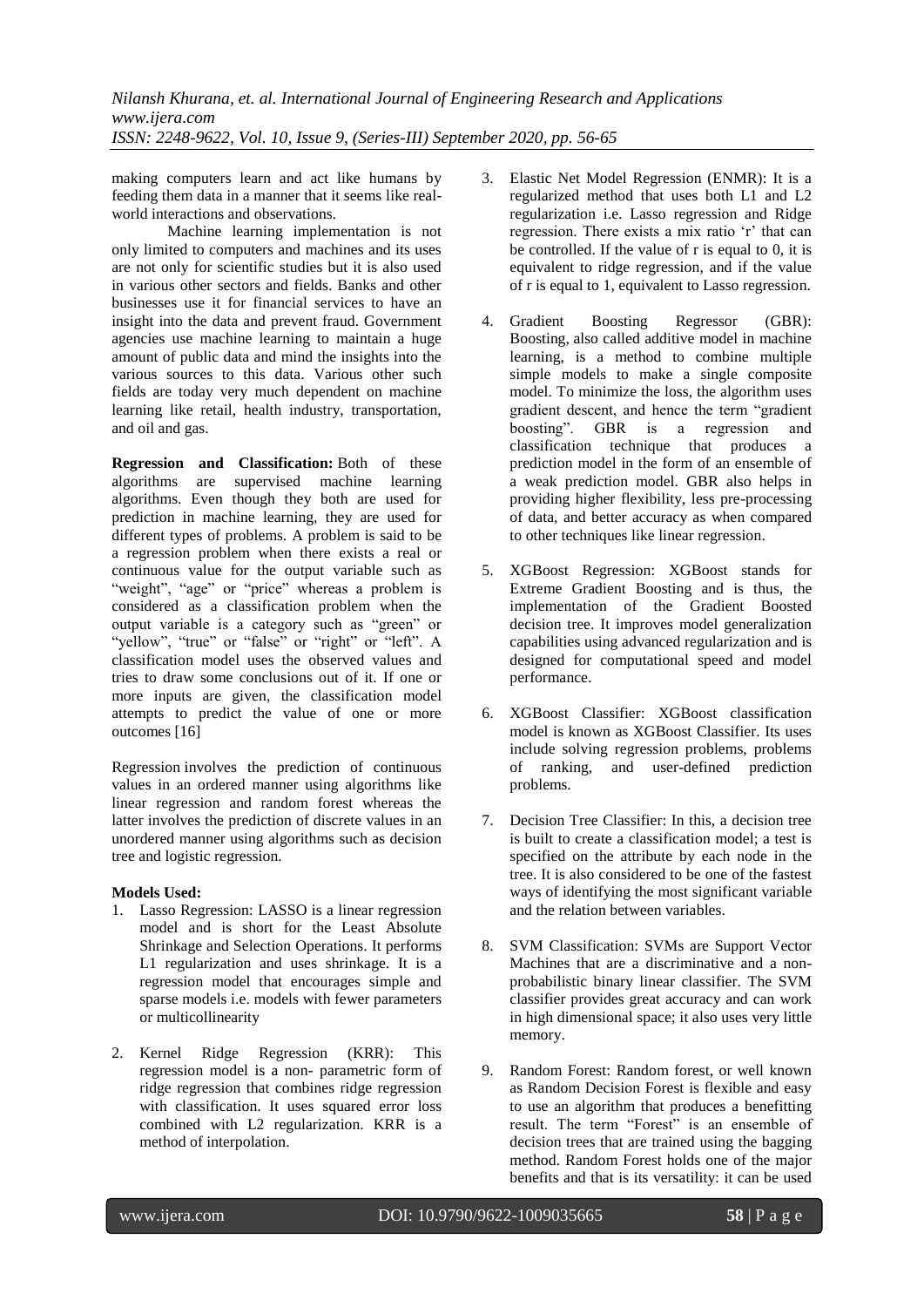for both classification and regression tasks. They are simple, flexible, and hard to beat when it comes to performance but also take a long time to develop.

[17-20]

## **IV. DATA COLLECTION**

Data collection is the first step of the Machine Learning/ Data Analysis process. Without data, we couldn"t do anything as it is the major fuel. For this paper, the data is collected from the major data that has been made publicly available by the Central Pollution Control which is the official portal of Government of India [21]. The data contains factors that affect air quality; these factors are analyzed and used to predict the AQI Level.

The features are:

- 1. PM2.5 or Particulate Matter 2.5
- 2. PM10 or Particulate Matter 10
- 3. NO or Nitric Oxide
- 4. NO2 or Nitrogen Dioxide
- 5. NOx or Nitrogen Oxide
- 6. SO2 or Sulphur Dioxide
- 7. CO2 or Carbon Dioxide
- 8. NH3 Nitrogen Trihydrate (Ammonia)
- 9. O3 or Oxone
- 10. Benzene
- 11. Toluene

It also contains a predictor which is AQI.

The data is recorded daily by the Government of India from 25 major cities within the country [21], namely:

- Ahmedabad Delhi
- Aizawl Ernakulam
- Amaravati Gurugram
- Amritsar Guwahati
- Bengaluru Vishakhapatnam
- Bhopal Hyderabad
- Brajrajnagar Jaipur
- Chandigarh Jorapokhar
- Chennai Kochi
- Kolkata Patna
- Lucknow Shillong
- Mumbai Thiruvananthapuram
- Talcher

## **V. EXPLORATORY DATA ANALYSIS**

The next step and the first step after collecting data is to perform EDA on it. It is one of the most important steps as it helps an analyst get some insights into the data such as the number of null values, data distribution over different categories, range of data, and different statistical values of data. In this research paper, we performed some EDA just after collecting the data. Our first step was to get an overview of the data to see its data type and count as well as to get an idea of null values in each of the features and also the predictor.

|                |                                  | <class 'pandas.core.frame.dataframe'=""><br/>RangeIndex: 28840 entries, 0 to 28839<br/>Data columns (total 15 columns):</class> |         |
|----------------|----------------------------------|---------------------------------------------------------------------------------------------------------------------------------|---------|
| #              | Column<br><b>Service Service</b> | Non-Null Count                                                                                                                  | Dtype   |
| ---            |                                  |                                                                                                                                 |         |
| ø              | City                             | 28840<br>non-null                                                                                                               | object  |
| 1              | Date                             | 28840<br>non-null                                                                                                               | object  |
| $\overline{2}$ | PM2.5                            | 24250<br>non-null                                                                                                               | float64 |
| 3              | <b>PM10</b>                      | 17795 non-null                                                                                                                  | float64 |
| 4              | <b>NO</b>                        | 25313<br>non-null                                                                                                               | float64 |
| 5              | NO <sub>2</sub>                  | 25266 non-null                                                                                                                  | float64 |
| 6              | <b>NOx</b>                       | 24659<br>non-null                                                                                                               | float64 |
| 7              | NH <sub>3</sub>                  | 18635 non-null                                                                                                                  | float64 |
| 8              | CO.                              | 26784<br>non-null                                                                                                               | float64 |
| 9              | S <sub>02</sub>                  | 24989<br>non-null                                                                                                               | float64 |
| 10             | 03                               | 24821<br>non-null                                                                                                               | float64 |
| 11             | Benzene                          | 23220<br>non-null                                                                                                               | float64 |
| 12             | Toluene                          | 20802<br>non-null                                                                                                               | float64 |
| 13             | AQI                              | 24201<br>non-null                                                                                                               | float64 |
| 14             | AQI_Bucket 24201                 | non-null                                                                                                                        | object  |
|                |                                  | dtypes: float64(12), object(3)                                                                                                  |         |

**Figure 5.1:** Overview Information of Features and Predictor

The next step was to look for the exact number of null values in each column/feature.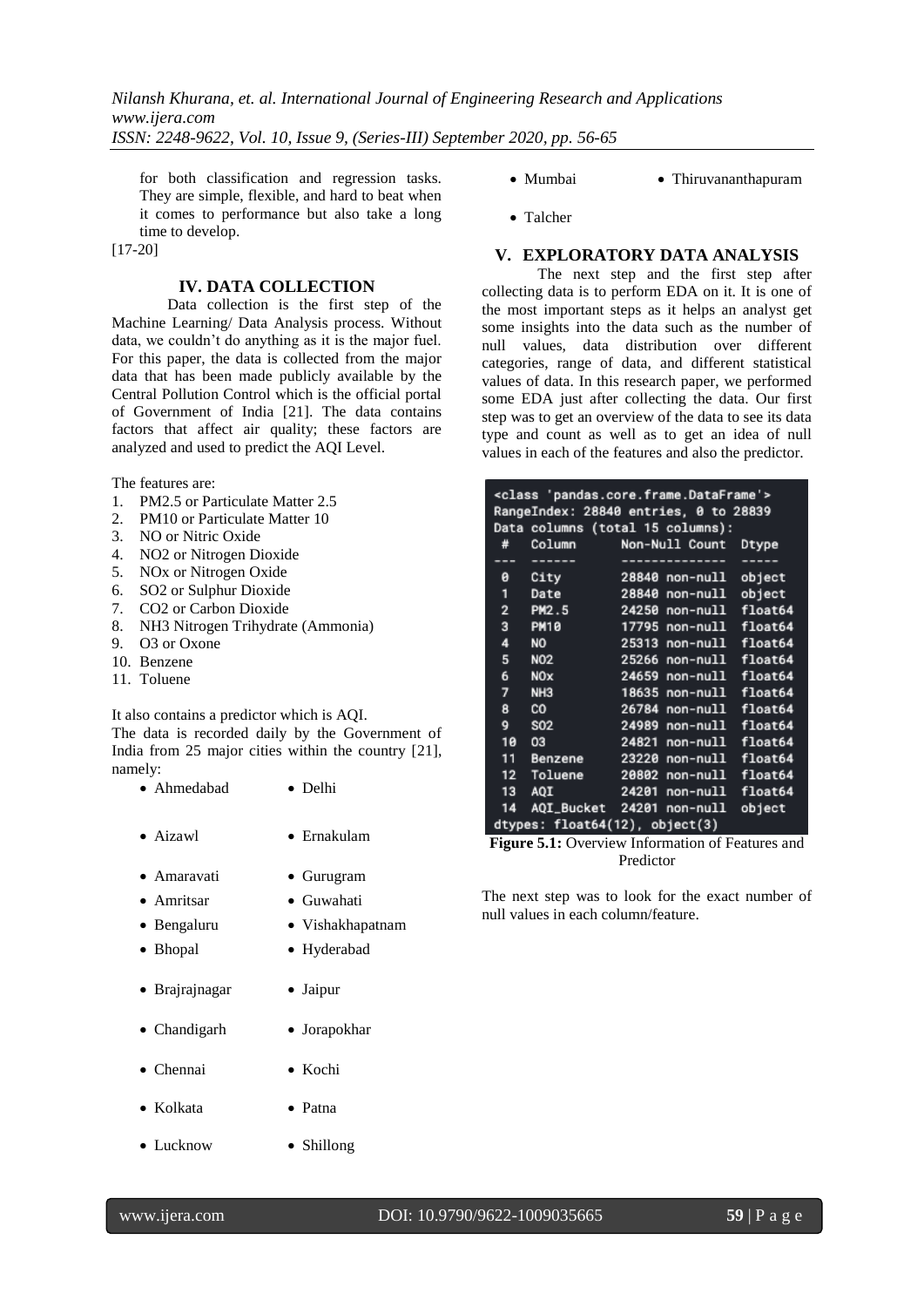| PM2.5           | 4590  |
|-----------------|-------|
| <b>PM10</b>     | 11045 |
| NO              | 3527  |
| N <sub>02</sub> | 3574  |
| <b>NOx</b>      | 4181  |
| NH3             | 10205 |
| co              | 2056  |
| S <sub>02</sub> | 3851  |
| 03              | 4019  |
| Benzene         | 5620  |
| Toluene         | 8038  |
| AQI             | 4639  |
| AQI_Bucket      | 4639  |

**Figure 5.2:** Number of Null Values in Each Column

Plotting those null values:



Our next step was to look for statistical values of each feature so, we performed statistical analysis on continuous features for their standard deviation, mean, median, and interquartile ranges.

|      | PM2.5                                                                                                                                                          | PM10       | NO         | NO <sub>2</sub> | NO <sub>I</sub> | NH3        | $\infty$   | <b>SO2</b> | œ          | Benzene    | Toluene    | ADI         |
|------|----------------------------------------------------------------------------------------------------------------------------------------------------------------|------------|------------|-----------------|-----------------|------------|------------|------------|------------|------------|------------|-------------|
|      | count 24250,000000 17795,000000 25313,00000 25266,00000 24659,000000 18635,000000 24784,000000 24899,000000 24821,000000 23220,000000 29802,000000 24201,00000 |            |            |                 |                 |            |            |            |            |            |            |             |
| mean | 68,508440                                                                                                                                                      | 120,465929 | 17,848399  | 28.722892       | 32.538442       | 23.733286  | 2,285140   | 14.716054  | 34,498114  | 3.324055   | 8.903265   | 168.846453  |
| std  | 65,207394                                                                                                                                                      | 90.977792  | 22,970994  | 24,621160       | 31,947611       | 25,948930  | 7.047618   | 18.341909  | 21.829299  | 16.013089  | 20,245367  | 141.737744  |
| min  | 0.040000                                                                                                                                                       | 0.010000   | 0.020000   | 0.010000        | 0.000000        | 0.010000   | 0.000000   | 0.010000   | 0.010000   | 0.000000   | 0.000000   | 13,000000   |
| 25%  | 29.472500                                                                                                                                                      | 58.925000  | 5.710000   | 11,820000       | 12.710000       | 8.700000   | 0.510000   | 5,660000   | 18,770000  | 0.140000   | 0.700000   | 83,000000   |
| 50%  | 49,620000                                                                                                                                                      | 97,880000  | 10,080000  | 21,880000       | 23.730000       | 16.040000  | 0.900000   | 9,240000   | 30,830000  | 1.110000   | 3,090000   | 120,000000  |
| 75%  | 81,940000                                                                                                                                                      | 152.175000 | 20.380000  | 37,820000       | 40,480000       | 30,210000  | 1,460000   | 15,510000  | 45,580000  | 3.142500   | 9,330000   | 212,00000   |
| may  | geg connon                                                                                                                                                     | 1000 00000 | 390 680000 | 362.210000      | 467 650000      | 352,990000 | 175,910000 | 193,980000 | 957.730000 | 455.030000 | 454 R50000 | 2049 000000 |

**Figure 5.4:** Statistical Description of all Data

Since we have pollutants as features in our dataset, considering that, the first thought that came into our mind was to find and plot which city has a greater number of which pollutants. So, we visualized that data of PM2.5, PM10, SO2, NO2 & NO.



Figure 5.5: Visualization of amount of PM2.5 in each City.

PM10 City-Wise 2015-20



Figure 5.6: Visualization of amount of PM10 in each City.



Figure 5.7: Visualization of amount of SO2 in each City.



Figure 5.8: Visualization of amount of NO2 in each City.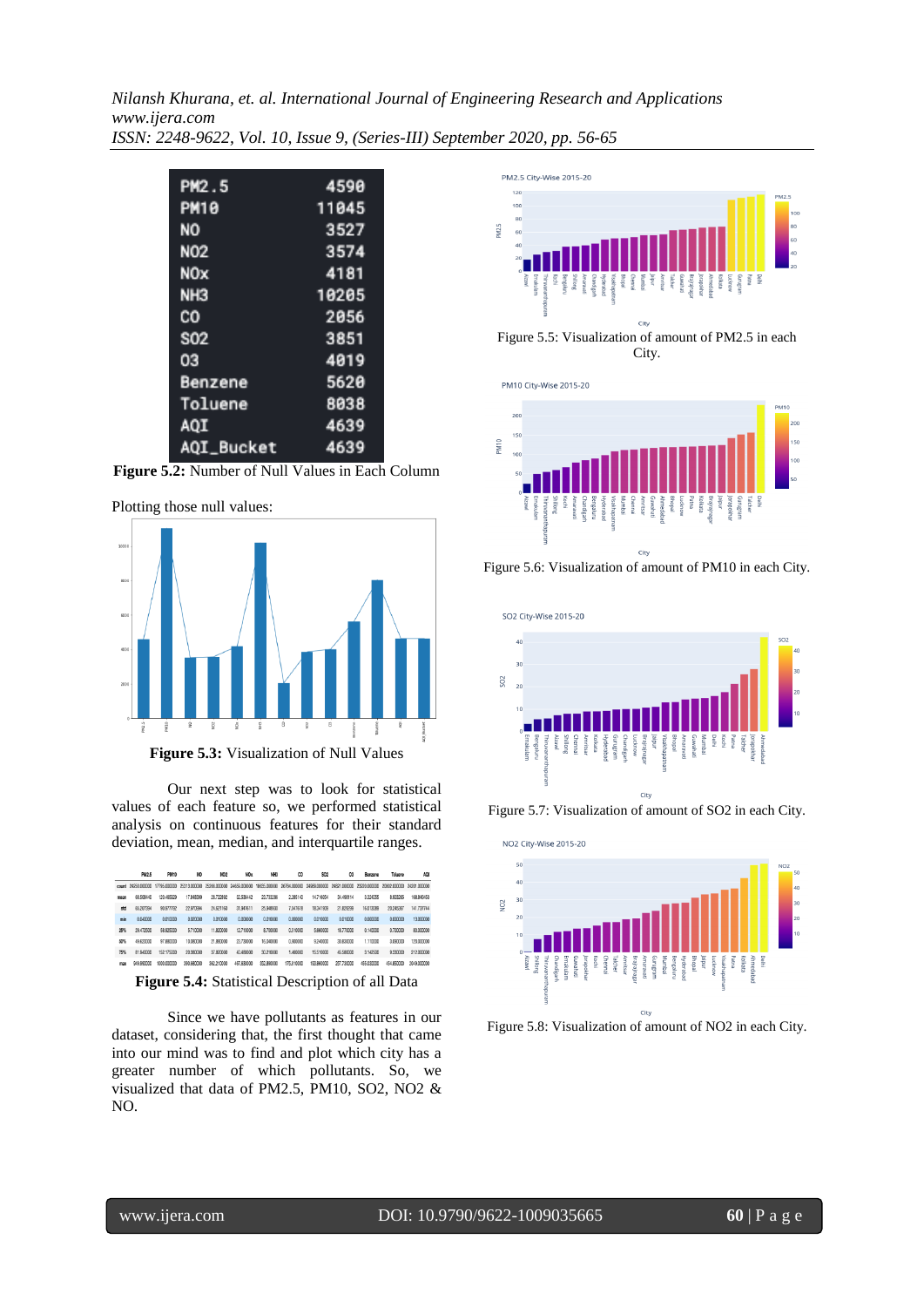

Figure 5.9: Visualization of amount of NO in each City.

For the next step, we performed univariate and bivariate analysis using pair plotting:



Figure 5.10: Pair Plotting

The next step is to check the correlation between features and predictors for easiness of feature selection and also to check multicollinearity.



Figure 5.11: Correlation Heatmap

This ends our EDA and takes us onto the next step which is data preprocessing.

## **VI. DATA PREPROCESSING**

The data needs to be preprocessed according to the EDA performed. Thus, the first step after performing EDA is to **impute null values.** We have used the **Mean** method for **Continuous values** and **Mode** for **Categorical (AQI Bucket)**.

After imputation, the non-numerical data is encoded. We only have 1 column with us i.e. AQI Bucket with no numerical data and we performed label encoding on it as it is Ordinal data.

Since each feature has its different units, the range of each feature differs. The next step is to normalize/standardize the data. We performed BoxCox Transformation [22].

Lambda value  $= 0.15$ 

We performed box cox transformation only on data whose absolute skewness was greater than 0.75 to make stabilize the variance.

The next major step is to transform our predictor column. The original distribution of AQI (predictor) is shown below.



Figure 6.1: Distribution Plot AQI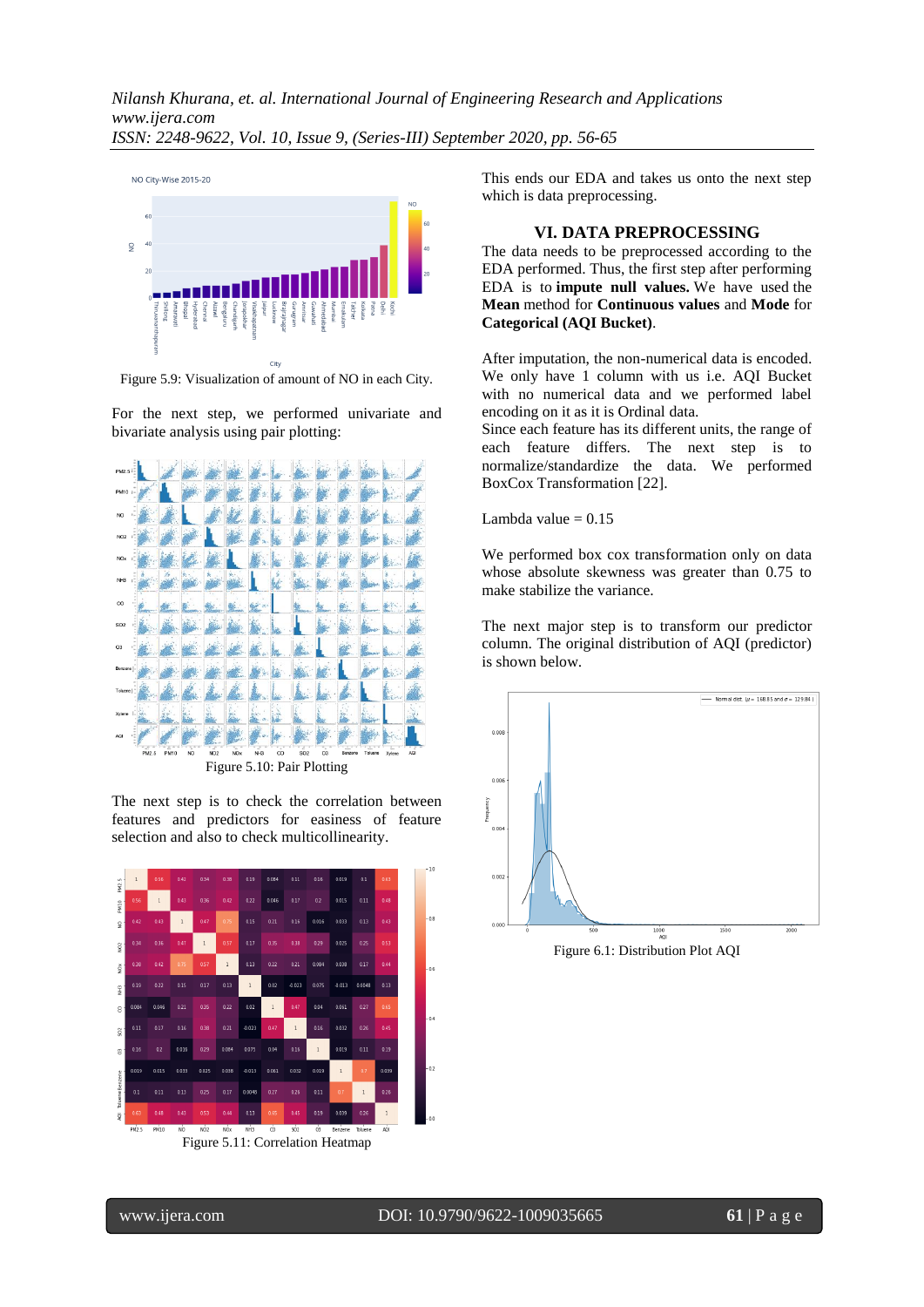

AQI is positively skewed as shown clearly in the distribution plot and it seems to have outliers and is deviated from a normal distribution which is clearly shown in probability plot. Probability plot --- -- (data values Vs Z-score).

Keeping the above consideration in mind, we performed Log-Transformation and the results were perfectly satisfactory and are shown below.



Figure 6.3: Distribution Plot AQI after Transformation



The histogram can be seen to have a bell-like structure and the probability plot is also perfect.

## **VII. MODEL BUILDING AND EVALUATION**

## **Model Building:**

Many regression and classification models are used in this research with different hyperparameters to find the best output.

Starting with Regression:

Lasso: It is pipelined with Robust Scaler, with an alpha value of 0. 0005 and having a random state of 10.

ENet: It is also pipelined with robust Scaler having an alpha value of 0.0005 and l1\_ration=0.9 and a random state of 10.

Kernel Ridge Regression: having alpha of 0.6, kernel type is polynomial, degree of 2, and the coefficient is 0.05.

 $XG$  Boosting: having the number of estimators=3200. gamma value=0.0468. with estimators=3200, gamma value=0.0468, with learning rate =0.05, and max depth of 3

Classification:

Decision Tree Classifier: It is kept simple without any hyperparameter.

XGB Classifier: with number of estimators=3000, gamma value=0, learning rate =0.05, max depth=5.

**SVC: Here, one vs rest** decision function shape is used.

Random Forest Classifier: Only max depth =5 is given as a parameter.

#### **Model Evaluation:**

We have used different Evaluation methods in regression and classification.

#### Regression:

- 1. Mean Absolute Percentage error: MAPE for each model is calculated as: Lasso= 13.28 KRR= 3.7 XGBoost=13.62 ENet=13.29
- 2. Mean Square Error: MSE for each model is: Lasso=0.655 KRR=0.06

XGB=0.68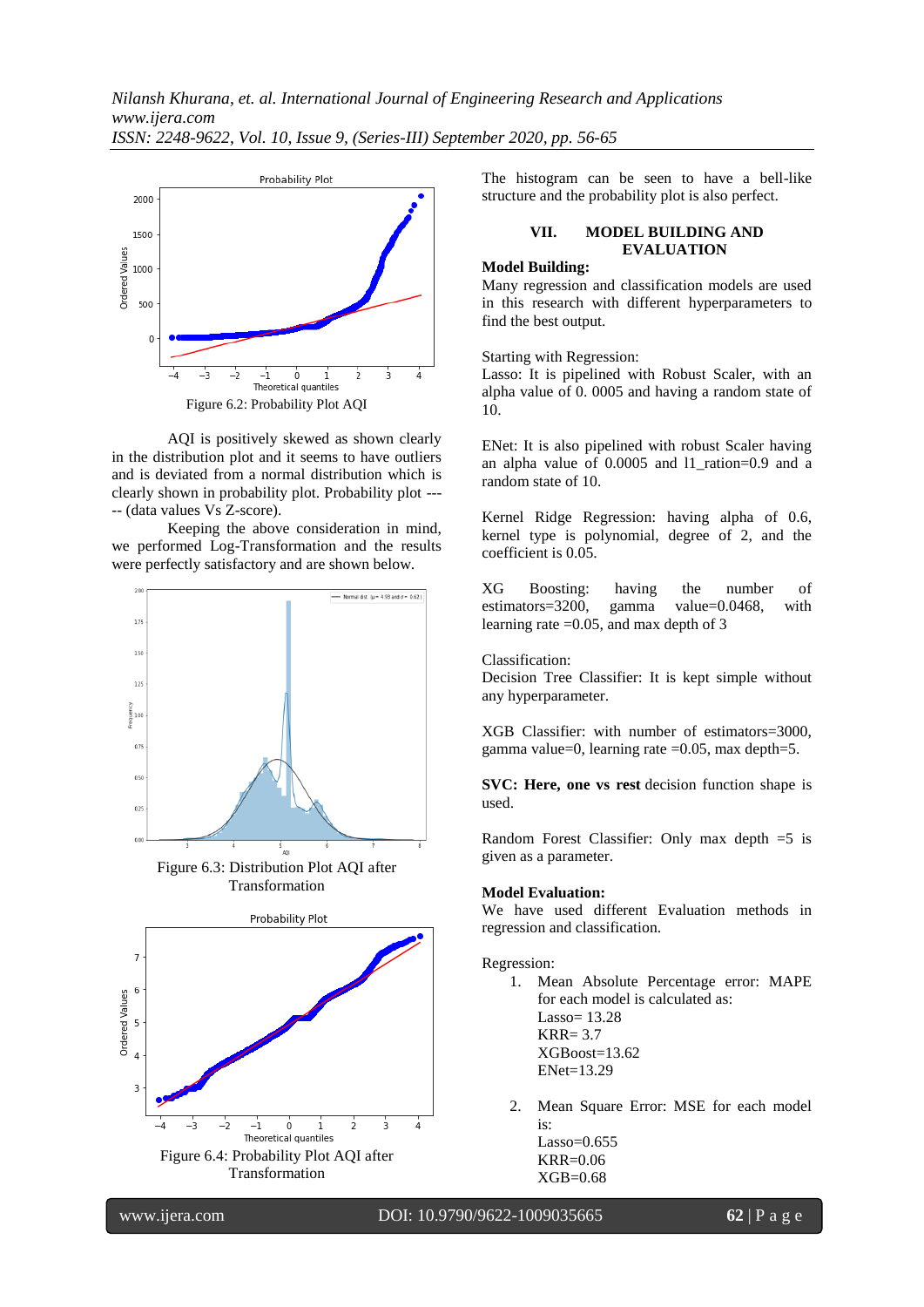ENet=0.655

- 3. Root Mean Square Error: RMSE for each model is: Lasso=0.81 KRR=0.25 XGB=0.82 ENet=0.81
- 4. R2 Score: R2 score for each model is also taken and its value in % is: Lasso=79% KRR=83% XGB=89% ENet=80%

Table 7.1: Error in Each Model

| Model          | <b>MSE</b> | <b>RMSE</b> | MAPE  |
|----------------|------------|-------------|-------|
| Lasso          | 0.66       | 0.81        | 13.28 |
| <b>KRR</b>     | 0.06       | 0.25        | 3.71  |
| ENet           | 0.69       | 0.83        | 13.62 |
| <b>XGboost</b> | 0.66       | 0.81        | 13.30 |



Classification: Accuracy, Precision, Recall, and F1 Score is calculated for each model with its confusion matrix as well as with classification report.

1. Decision Tree: Accuracy: 0.750126968004063 Precision: 0.7476424238327595 Recall: 0.750126968004063

|              | Classification Report |      |                 |         |  |  |  |  |  |
|--------------|-----------------------|------|-----------------|---------|--|--|--|--|--|
|              | precision             |      | recall f1-score | support |  |  |  |  |  |
| Severe       | 0.71                  | 0.76 | 0.73            | 247     |  |  |  |  |  |
| Very Poor    | 0.67                  | 0.65 | 0.66            | 472     |  |  |  |  |  |
| Poor         | 0.58                  | 0.53 | 0.55            | 573     |  |  |  |  |  |
| Moderate     | 0.80                  | 0.83 | 0.82            | 2697    |  |  |  |  |  |
| Satisfactory | 0.76                  | 0.75 | 0.75            | 1656    |  |  |  |  |  |
| Good         | 0.64                  | 0.61 | 0.63            | 262     |  |  |  |  |  |
| accuracy     |                       |      | 0.75            | 5907    |  |  |  |  |  |
| macro avg    | 0.69                  | 0.69 | 0.69            | 5907    |  |  |  |  |  |
| weighted avg | 0.75                  | 0.75 | 0.75            | 5907    |  |  |  |  |  |



Figure 7.3: Confusion Matrix Decision Tree

2. XGBoost Classifier: Accuracy: 0.8219062129676655 Precision: 0.819878418735058 Recall: 0.8219062129676655

|              | precision | recall | f1-score | support |
|--------------|-----------|--------|----------|---------|
| Severe       | 0.83      | 0.82   | 0.82     | 247     |
| Very Poor    | 0.76      | 0.74   | 0.75     | 472     |
| Poor         | A.70      | 0.62   | 8.66     | 573     |
| Moderate     | 8.86      | 8.88   | 8.87     | 2697    |
| Satisfactory | 0.82      | 0.84   | 0.83     | 1656    |
| Good         | 0.79      | 0.69   | 0.73     | 262     |
| accuracy     |           |        | 0.82     | 5907    |
| macro avg    | 0.79      | 0.77   | 0.78     | 5907    |
| weighted avg | 0.82      | 0.82   | 0.82     | 5907    |

Figure 7.4: Classification Report XGBoost

Figure 7.2: Classification Report Decision Tree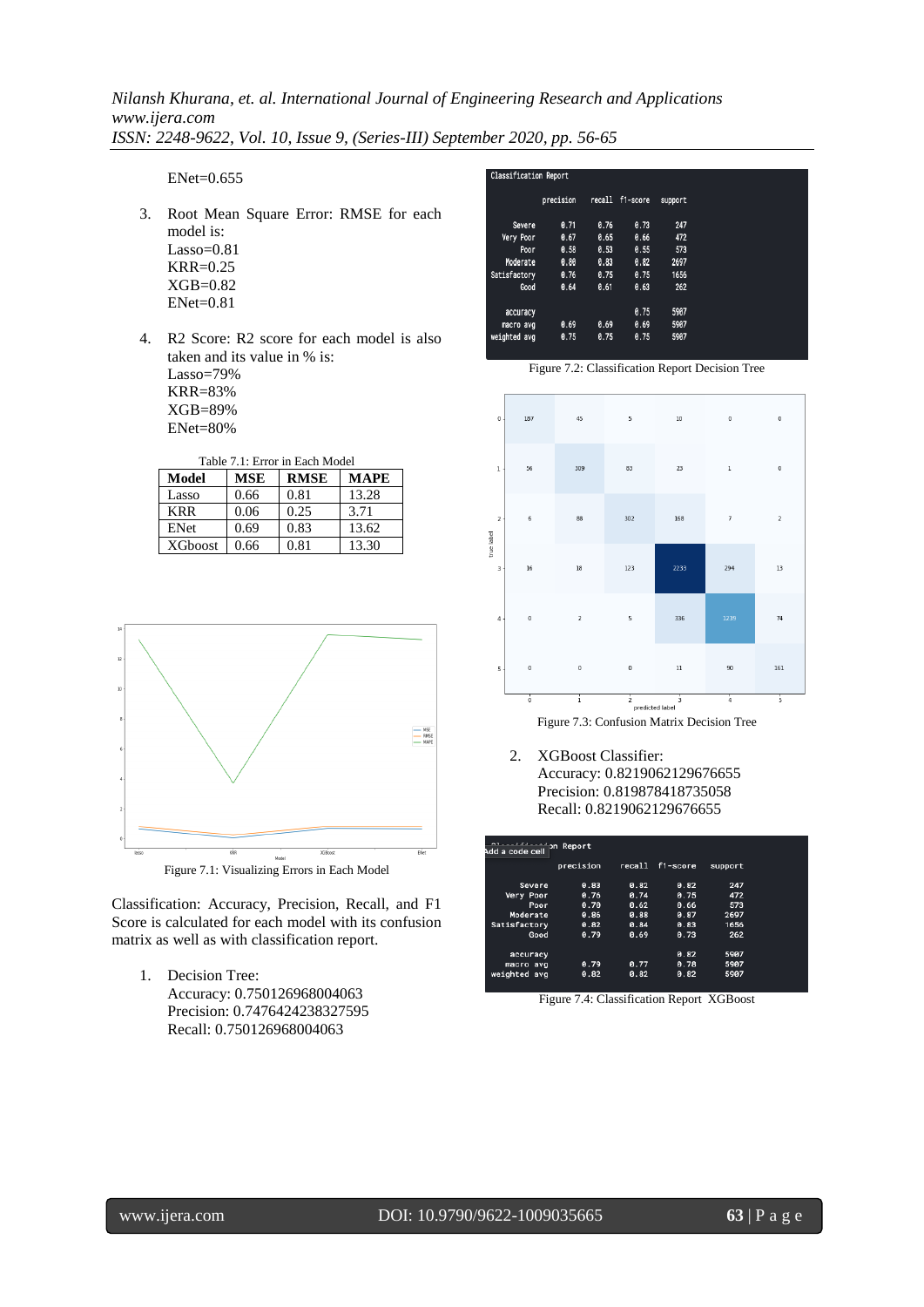

Figure 7.5: Confusion Matrix XGBoost

3. SVC:

Accuracy: 0.776705603521246 Precision: 0.7748304408289808 Recall: 0.776705603521246

| <b>Classification Report</b> |           |        |             |         |  |  |
|------------------------------|-----------|--------|-------------|---------|--|--|
|                              | precision | recall | f1-score    | support |  |  |
| Severe                       | 0.81      | 8.75   | <b>A.78</b> | 247     |  |  |
| Very Poor                    | 0.73      | 0.72   | 0.72        | 472     |  |  |
| Poor                         | 0.68      | 0.51   | 0.58        | 573     |  |  |
| Moderate                     | 0.82      | 0.85   | 0.84        | 2697    |  |  |
| Satisfactory                 | 8.75      | 0.83   | 0.78        | 1656    |  |  |
| Good                         | 0.79      | 0.36   | 0.50        | 262     |  |  |
|                              |           |        |             |         |  |  |
| accuracy                     |           |        | <b>8.78</b> | 5987    |  |  |
| macro avg                    | 0.76      | 0.67   | A.7B        | 5907    |  |  |
| weighted avg                 | 0.77      | 0.78   | 0.77        | 5907    |  |  |
|                              |           |        |             |         |  |  |

Figure 7.6: Classification Report SVC



4. Random Forest:

Accuracy: 0.7469104452344676 Precision: 0.7498485970022315 Recall: 0.7469104452344676





Figure 7.9: Confusion Matrix Random Forest

#### **VIII. CONCLUSION**

After building the model and evaluating based on various parameters, it was observed that for regression while predicting AQI, Kernel Ridge Regression performs the best. It was also observed that XGBoost performs the best while Classification of AQI Levels.

#### **References**

- [1]. 1.National Air Quality Index, Central Pollution Control Board, [\(https://cpcb.nic.in/\)](https://cpcb.nic.in/)
- [2]. 2. Ying Yan, Yuangang Li, Maohua Sun and Zhenhua Wu, Primary Pollutants and Air Quality Analysis for Urban Air in China: Evidence from Shanghai, 2019, 11, 2319
- [3]. 3. Filonchyk, M.; Yan, H.; Li, X. Temporal and spatial variation of particulate matter and its correlation with other criteria of air pollutants in Lanzhou, China, in springsummer periods. Atmos. Pollut. Res. 2018, 9, 1100–1110.
- [4]. National Air Quality Index, Central Pollution Control Board, [\(https://cpcb.nic.in/\)](https://cpcb.nic.in/)
- [5]. Pérez, P.; Trier, A.; Reyes, J. Prediction of PM2.5 concentrations several hours in advance using neural networks in Santiago, Chile. Atmos. Environ. 2000, 34, 1189–1196.